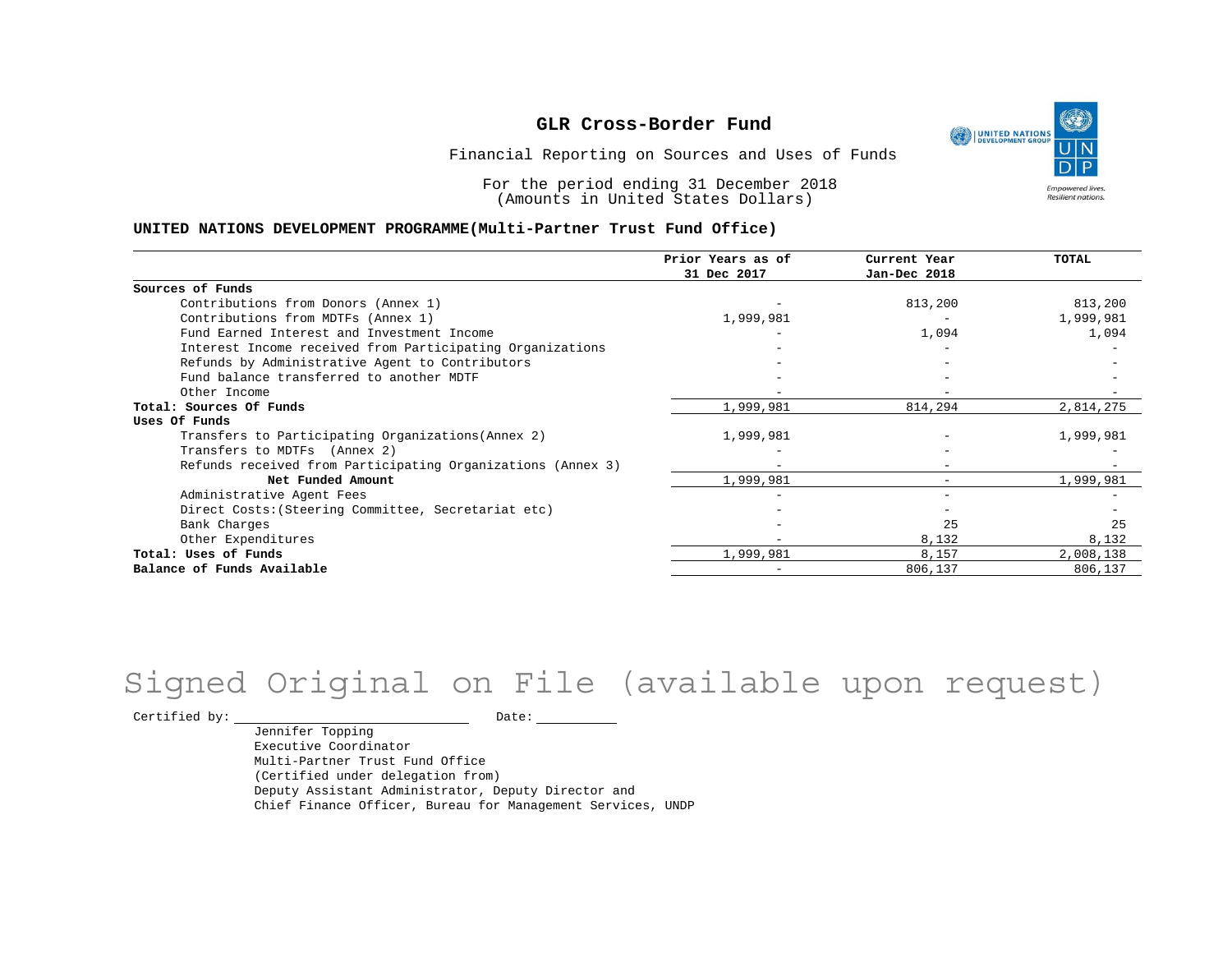

Financial Reporting on Sources and Uses of Funds

For the period ending 31 December 2018 (Amounts in United States Dollars)

#### **UNITED NATIONS DEVELOPMENT PROGRAMME(Multi-Partner Trust Fund Office)**

**Annex - 1: Contributions**

| Prior Years as of | Current Year             | TOTAL     |
|-------------------|--------------------------|-----------|
| 31 Dec 2017       | Jan-Dec 2018             |           |
|                   |                          |           |
|                   | 813,200                  | 813,200   |
|                   | 813,200                  | 813,200   |
|                   |                          |           |
| 1,999,981         | $\overline{\phantom{a}}$ | 1,999,981 |
| 1,999,981         | -                        | 1,999,981 |
| 1,999,981         | 813,200                  | 2,813,181 |
|                   |                          |           |

## Signed Original on File (available upon request)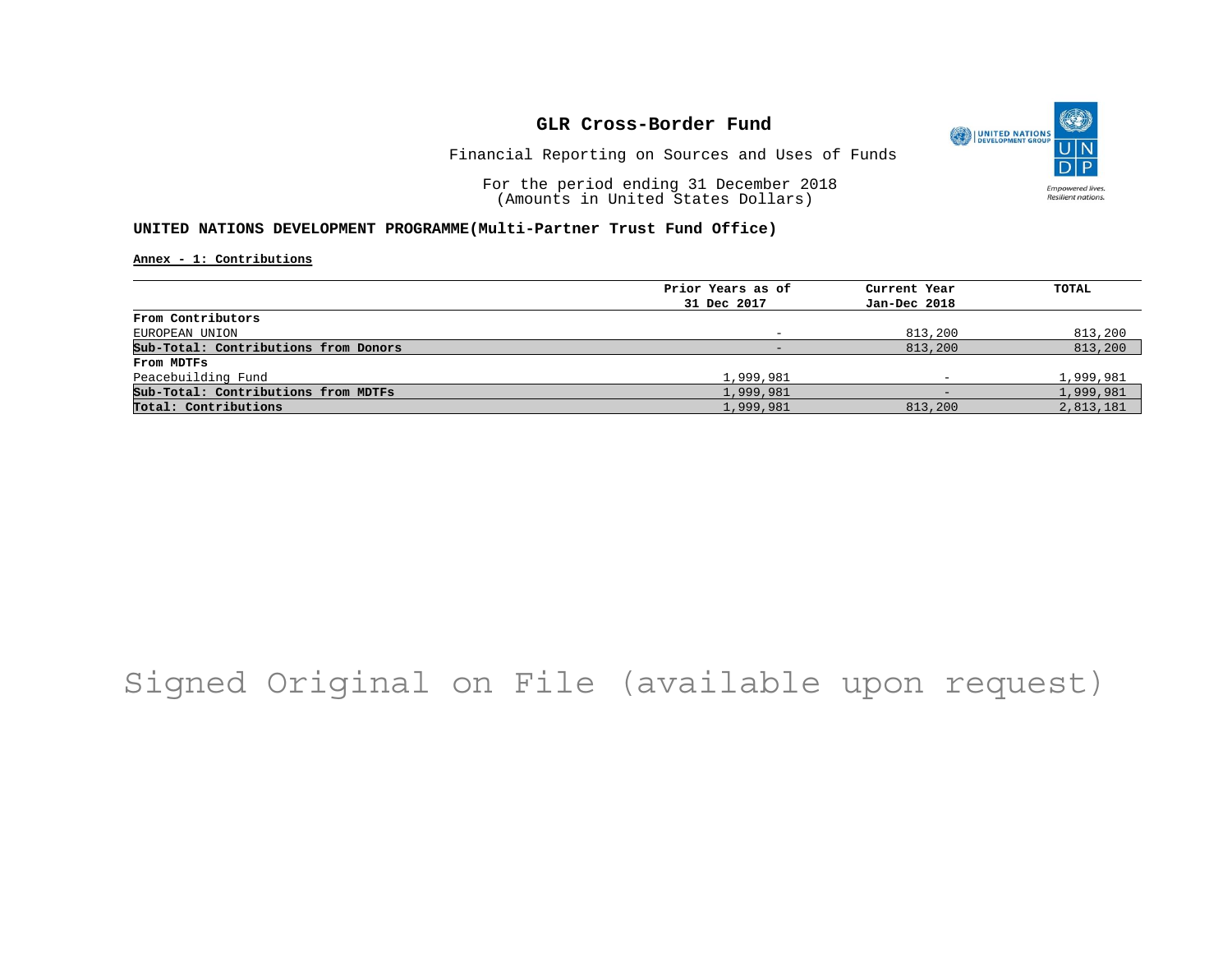

Financial Reporting on Sources and Uses of Funds

For the period ending 31 December 2018 (Amounts in United States Dollars)

#### **UNITED NATIONS DEVELOPMENT PROGRAMME(Multi-Partner Trust Fund Office)**

**Annex - 2: Transfers**

|                                | Prior Years as of | Current Year             | TOTAL     |
|--------------------------------|-------------------|--------------------------|-----------|
|                                | 31 Dec 2017       | Jan-Dec 2018             |           |
| To Participating Organizations |                   |                          |           |
| IOM                            | 560,431           | $\equiv$                 | 560,431   |
| UNDP                           | 845,284           | $\overline{\phantom{0}}$ | 845,284   |
| <b>UNHCR</b>                   | 594,266           | $\overline{\phantom{0}}$ | 594,266   |
| Total Transfers                | 1,999,981         | $-$                      | 1,999,981 |
|                                |                   |                          |           |

## Signed Original on File (available upon request)